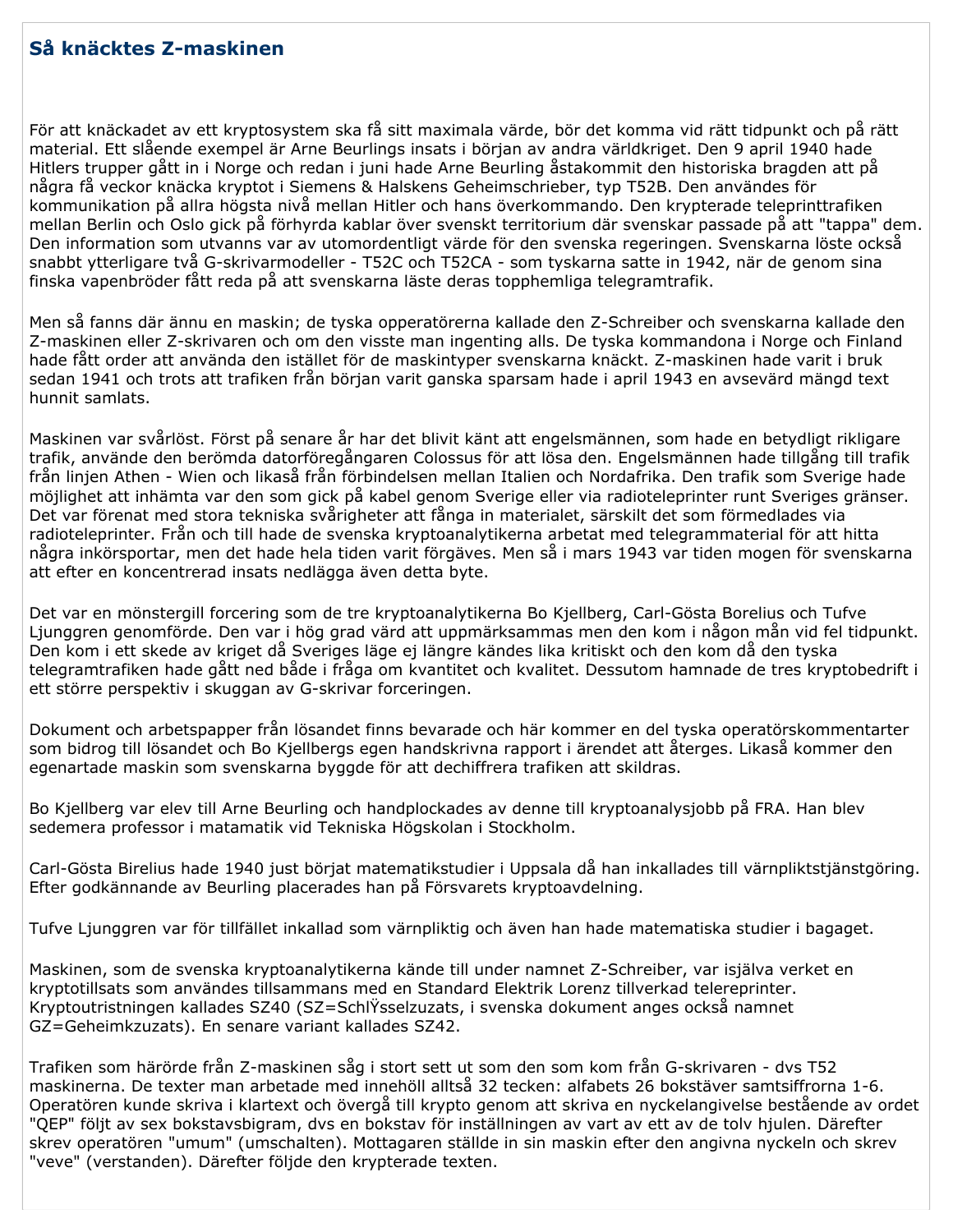Med maskinen i klartextläge kommenterade operatörerna ofta sina bekymmer med inställningar och annat. På det sättet gav de oavsiktligt små pusselbitar som var för sig kanske inte sade så mycket, men Bo Kjellberg & Co samlade ihop dem och kunde dra slutsatser. Här återges några exempel på tyska kommentarer. Den tyska texten har lämnats oöversatt men meningen framstår i de flesta fall ganska klar. Tillfogande svenska kommentar återges också. Texten återges såsom den skrevs av i orginal.

1941 26 nov HC RN UZ OF - also bitten gebe Sie mal anderen gep, oder ist Ihr Grundschl. vielleicht heute nicht eingestellt worden?

1941 11 dec Einst. Buchstaben. Na klar, - so den Zahlen geschreiben. Bit noch mal gek gep + gep: KV DR -, ich kan hier nur Zahlen einstellen. Verd., ich habe doch ABZZ verlangt

1941 11 dec Die anderen Fernschreiber sind doch viel besser, kann mich an die anderen Kiste nicht gewöhnen. + Ach so, nur an die Z-Schr. + Ja, na brauch auch kein G-Schr. sein. + Nur die einfache Kiste.

1942 7 jan Wie ist bit die erste Zahl, ich habe zwei Tafeln und weiss nun nicht welche. +21+

1942 20 jan Auf den Z-Schr. ist es doch kein Vergnü gen und wenn Sie eine Frage stellen, müssen Sie schön eb bis ich antworte, nun fiel natürlich der Schl. wieder zusammen, weil wir beide schreiben.

1942 5 feb Har först givit en gep med HI som 6:e trupp. Den andre svarar: Die letzte gr. muss HK heissen. + Ja,  $HK+$ 

1942 8 feb Ist denn Marine-Schreiber (0G-Schr) absolut nicht möglich + Nein, kommt nicht in frage, ich habe Befehl vom Idn (Leider des Nachrichtendienstes) dass mir hbr und Finnland nur auf Z-schreiber gearbeitet wird.

1942 23 feb Ne, ne nicht so schnell ich muss doch erst den Schl. einstellen. (Den andre har givit en gep först).

1942 19 jun Hast du schon den neuen Schl. von heute eingestellt? + Ne, ich glaube noch nicht, + Also der neue Schl. ist eingestellt. Haben Sie alles auf Dat gestellt? (Dat=Datum). Also gauf 19+

1942 28 jul Ich gebe umum und du veve dann aber nicht gleich umschalten sondern bis 15 zählen vd ve und dann erst umschalten.

1942 1 aug In der letzen Gruppe ich rpt - SE - nicht - SD-. Also Wenn das nicht klappt machen wir nur eine Zahl zum einstellen ok? Also ich neu einst.

1942 8 okt - Hier gep ED FU IK OL MB - KK gleich in Zahlen durch ve - Haben Sie schon meine gep erhalten? -Geben Sie gleich in Zahlen durch habe die Tafel im mom nicht zur Hand. - Ist verboten. (Stöd för antagandet att bokstavsgepen översätts till siffer gep med hjälp av substitutionsruta.)

1942 11 okt Qep VB NI CK IJ HG UL + J=I ?? - Rpt mal - Ich hatte gefragt ob J gleich I ? - Ja ja ja.

1942 6 nov (Förmodligen om Z-skrivaren) : Oh Bimbabulla, errette mich von diesem Übel.

1942 7 nov Haben Sie nun auch schon den neuen Schlüssel sonst ist hier C-Schreiber frei geworden.

1942 9 dec Habt ihr schon neuen Tagesschlüssel drin - Hier ist schon neuen Schlüssel, da müssen wir ja leider noch bis 9 Uhr warten.

1942 24 dec (Ger först gep): VV FF GG RR TT HH. Mensch ich bin noch immer da bit rpt gep: SE DR FT GZ HU KI, - Du bist wohl mit deinen gedsnken schon bei heute Abend.

Det fanns mycket att ta fasta på i kommentarerna: otillåtna bokstäver på sista hjulet, sammanfallande bokstäver i substitutionstabellen (I och J), nyckelbyten m.m. Därutöver framgick klart att Z-maskinen var impopulär och att man hellre ville använda G-skrivarna, men att dessa i de flesta fall inte fick användas. Bo Kjellbergs redogörelse för rekonstrueradet av Z- maskinen :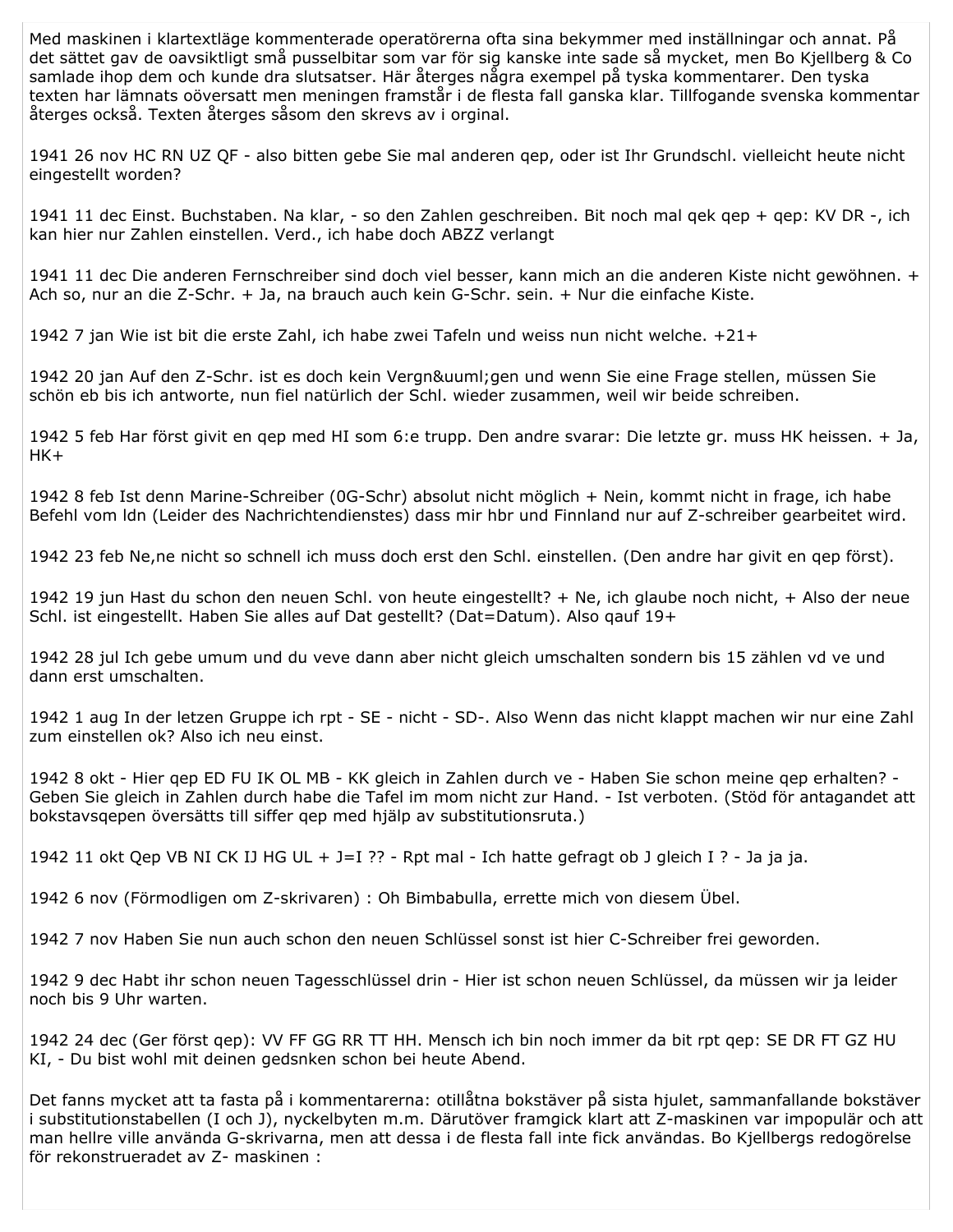Den 1 mars 1943 gav gruppchefen L.Carlbom i uppdrag åt undertecknade, C-G Borelius, Tufve Ljunggren och Bo Kjellberg, att söka rekonstruktera Z- maskinen. Emedan talrika prov, grundande sig på olika hypoteser, tidigare misslyckats, skulle arbetet denna gång bedrivas på det långsammare men säkrare sättet att systematiskt härleda säkra fakta, vilka i sin tur utnyttjas för ytterligare framstötar. En gynnsam omständighet var att gruppen redan från bšrjan erhöll ett lugnt och avskilt arbetsrum.

Den första veckan ägnades åt noggrann genomläsning av de förefintliga Z-matrealet, en packe telegram av ca. 1,5 meters höjd, anlända under tiden 26.11.41-mars 1943.

Syftet med genomläsningen var dels att uppgöra tillförlitliga QEP-Istor, dels att erhålla upplysningar av värde ur telegrafisternas samtal i klartext.

Då Z-maskinen begagnas, ges en QEP, bestående av 12 bokstäver, uppdelade i tvåställda grupper, t.ex. AB CD FK MN OP QR.

Genomläsningen av telegrambuntarna ledde bl.a. till följande slutsatser:

a Det är icke möjligt att genom något enkelt handgrepp övergå från Z till C eller AB.

b Det finns en "dagsnyckel" och därjämte en "månadsnyckel".

c Apparaten har en "Zusatz", där 12 valsar finns, vilka ställas in efter siffror på valsarnas periferi.

d Bokstavs-QEPEN begagnas så att man med hjälp av en substitutionsruta övergår från siffror til bokstäver och tvärtom.

e Substitutionsrutan byts månatligen. Detta framgick därav att valet av den 12:e (sista) QEP-bokstaven icke är alldeles fritt, på grund av att två bokstäver i alfabetet sakna siffermotsvarighet i substitutionsrutans kolumn för 12:e valsen. Det visade sig, att t.ex. under november 1942 bokstäverna E och K kunde förekomma, men i stället 2 andra bokstäver fattades, t.ex i oktober C och M.

f Emedan i rutan I=J återstå 25-2=23 bokstäver i alfabetet, varav den slutsatsen kunde dragas, att 12:e valsens period är 23.

g Vidare framgick av telegrafistenas samtal, att de 12 hjulen icke samtidigt kunde ställas in genom något handgrepp, utan måste få en mera individuell behandling - ett olidligt besvär för telegrafisterna, som ger anledning till diverse expressiva uttryck.

Till slut måste sägas, att dessa klartextsamtal icke kunna karaktiseras som en vishetens brunn att ösa ur, emedan teknisk obildad personal kan komma med både inkonsekvenser och felaktigheter vid beskrivningen av apparaten.

Efter dessa förberedande undersökningar påbörjades så det egentliga forskningsarbetet.

Z-maskinen åstadkommer en ren överlagring av klartexten.

Redan tidigare hade gjorda forceringar pekat på, att varje vals ständigt hade samma funktion, m.a.o att någon variabel koppling existerade. För att vinna full klarhet i denna sak, genomgingos QEP-listorna, varvid alla QEPER inom samma dag, som liknade varandra, utplockades. Motsvarande material forcerades i största möjliga utsträckning. Resultatet blev, att de 5 första liksom de 5 sista bokstäverna (valsarna i "Zusatzen" hade inflytande i ordning på de 5 raderna i överlagringen. I detta sammanhang erhölls fšr de 4 sista valsarna, 31, 29, 26 och 23.

De tidigare undersökningarna hade lett till förmodandet, att överlagringen alstrade av 5 jämnt frammatade valsar (de 5 sista), samt 5 ojämnt matade (stegmatade) valsar (de 5 första), samt slutligen eventuellt en šverlagrad dagsnyckel av obekant karaktär, möjligen alstrad av gamla G-apparater. Bortsett från dagsnyckeln bestyrktes förmodandet.

Perioderna 29 och 23 hade redan före vår undersökning erhållits ur följande material för den 4.8.42: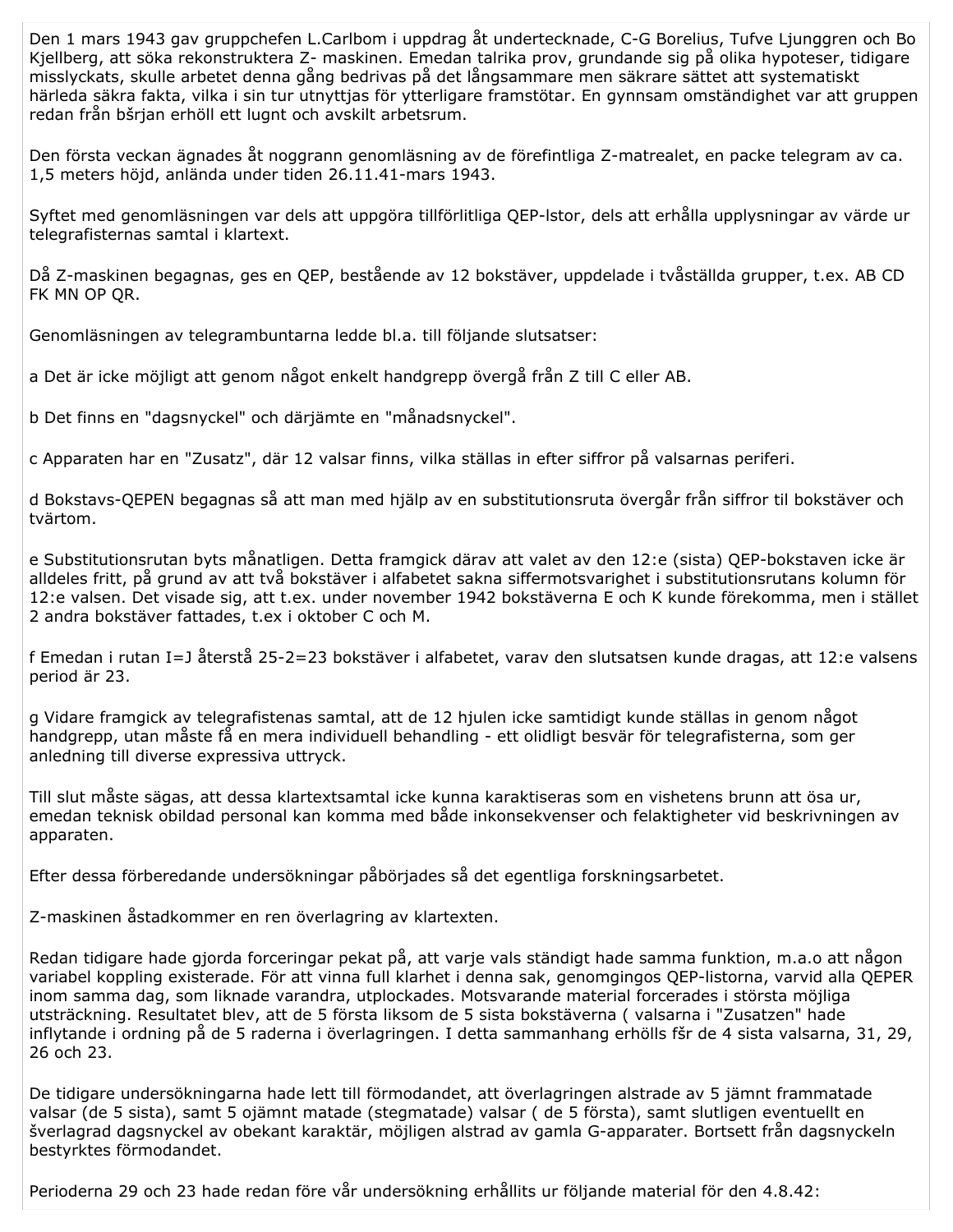## AT WU SR GS DB ZE och AT WU SR GS DS ZB

För t.ex. dessa material äro 1:a, 2:a och 4:e raderna i överlagringen lika (samma månadsnyckel, dagsnyckel och QEP-bokstäver), men 3:e och 5:e olika. Additionen av dessa sinsemellan ger remsor med perioderna resp. 29 och 23, vilka alltså ger en bild av motsvarande valsar adderade till sig själva efter vridning ett okänt antal steg.

Forcering av material av denna typ gav ständigt samma periodtal. Att den sista gruppen av valsar matades jämnt, var sålunda fastslaget. En besvikelse var sedan, att de erhållna periodiska summorna i de flesta fall kunde visas härröra från valsar av olika utseende, ehuru perioderna var konstanta. Omstiftning eller rent av ombyte av valsar måste sålunda förutsättas, något som i hög grad försvårade arbetet, emedan gynnsammare jämförelsematrial förekomma mycket sparsamt. Ofta voro också de behövliga forceringarna mödosamma och tidsödande, t.ex. då endast ett telegram finns på en viss nyckel.

Så småningom kunde emellertid några av de jämnt frammatade valsarna rekonstrueras, delvis med hjälp av en egenskap, som framkom, nämligen att telegram med liknande QEPER voro i någon mån jämförbara, icke blott på samma dag, utan även inom samma månad, i det senare fallet dock enbart de första 5-10 bokstäverna. Detta faktum talade tydligt för, att dagsnyckeln hade en annan karaktär än överlagring. I så fall borde efter bortaddition av den enkla överlagringen en remsa uppkomma, som härrörde från en av de 5 första valsarna, matad på ett visst sätt. Sedan forceringar utförts tillräckligt långt, kunde också kvasiperiodiska följder på detta sätt identifieras. Därmed var klart, att dagsnyckeln hade med den ojämna frammatningen att skaffa.

Nästa etapp i undersökningen var nu självskriven, nämligen studium av frammatningsfunktionen. För telegram på en viss nyckel kunde en dag brottstycken av frammatningfunktionen härledas, och det visade sig vara samma funktion. Förmodandet att alla 5 första valsarna hade samma stegmatningsfunktion visade sig riktig, och detta möjliggjorde i sin tur beräkning av såväl de tre återstående "enkla" överlagringsvalsarna som de 5 ojämnt matade. Perioderna befunnos vara:

I II III IV V VI VII VIII IX X XI XII

43 47 51 53 59 ? ? 41 31 29 26 23

Denna kännedom om maskinens konstruktion ledde till att material från olika månader kunde analyseras. "Månadsnyckeln" visade sig bestå i omstiftning av de 10 överlagringsvalsarna.

För att lösa det återstående problemet, hur frammatningsfunktion alstras, forcerades två material från samma dag, där den senare av de mellersta QEP-bokstäverna var gemensam. De båda matningsfunktionerna härleddes och jämfördes. De befunnos vara kvasiperiodiska bilder av en vals med perioden 37 i två olika lägen, i sin tur stegmatad av en vals med perioden 61.

Z-maskinen konstruktion var då röjd, den 9.4.43 kl.17.

Undersökning för olika dagar gav vid handen att dagsnyckeln bestod i omstiftning av de två matningsvalsarna VI och VII. Skiss av Z-apparatens "Zusatz" :

a Vals VII-XII jämn matning.

b Vals VII matar VI, som i sin tur matar gruppen I-V.

Till slut kan nämnas, att hela undersökningen grundat sig på forcering av ett 60-tal dagsmatrerial. Stockholm den 12 april 1943 / C-g Borelius, Tufve Ljunggren och Bo Kjellberg.

Den forcering av 60 dagsmaterial som Kjellberg nämner innebär att man i 60 fall haft så pass många telegram sända på samma nyckel (QEP) under samma dag - 4-8 telegram - att det gått att rekonstruera den underliggande texten samt den överlagringsserie som maskinen producerat. Det var genom analys av den rekostruerade överlagringsserien - av forcörerna noterad som fem rader av ringar och punkter - som maskunens slutliga funktion kunde klarläggas.

Den lyckade forceringen grundade sig på material som hade gått på kabel över svenskt territorium. Men ute på Fiskarudden på Lidingö hade också startats försök att inhämta tysk teleprintertrafik som gick på radio över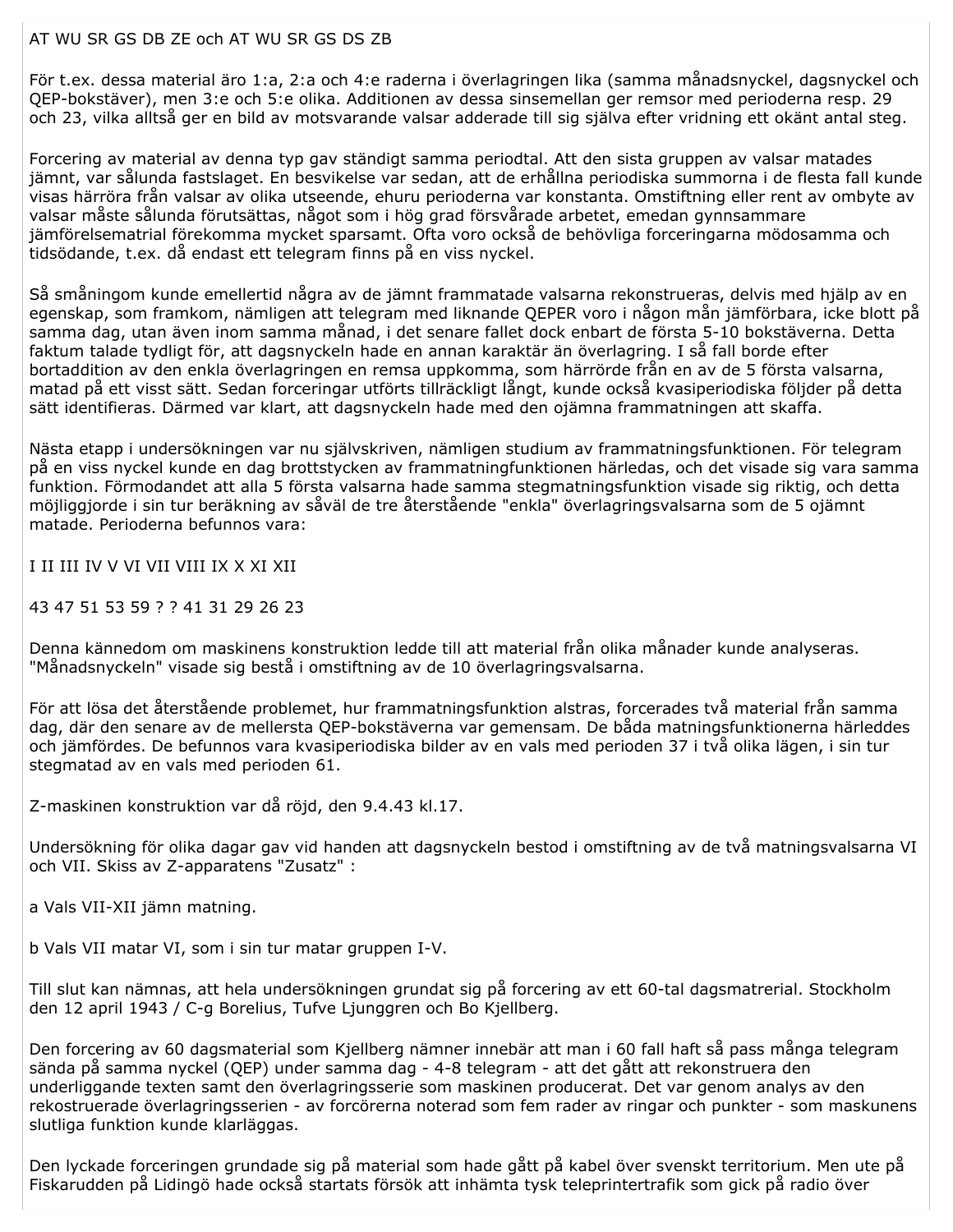Baltikum. Täckbenämningen var "Oskartrafiken". Visserligen hade Telegrafverket i en rapport hävdat att det var omöjligt att ta sådan trafik, men ledaren för "maskinradiospaningen", Berndt Thisell, tyckta att man borde försöka - och visst gick det. Kvaliten var så dålig men i juni kunde i alla fall Lars Carlbom rapportera att man forcerat Z-material på Oskar. Ytterligare något senare - i september - forcerades också en ny version av Zmaskinen. Den skiljde sig från ursprungmaskinen genom annan stegmatning och torde motsvara den maskin som tyskarna kallade SZ42.

Men med sinande trafik och dålig kvalitet gick forceringen allt sämre och i februari 1944 vädjar Åke Rossby, chef för Bearbetningsbyrån, i ett brev till Arne Beurling om att han skulle komma till undsättning - även T52forceringen gick dåligt. "Carlbom har fått nya svårigheter, och Oskar gör just inga framsteg. Carlbom är otvivelaktig bra, och rätt troligt är väl, att de tekniska betingelserna är otillräckliga; men inga utvägar bör lämnas oförsökta och därför vänder vi oss åter till Dig". Beurling lovar, likaså brevledes, att uppsöka Carlbom på "gamla stället" i början av mars.

Men den här gången kunde inte Beurling göra några trollkonster. Den tyska trafiken blev i stort sett oåtkomligt under resten av kriget.

Något som med i all säkerhet förevisades för Beurling under hans besök på "Karlbo" i mars 1944 var den dechiffreringsmaskin som just byggts. Detta skedde medan det ännu var hopp om att Z-trafiken skulle bli något stort. Men det blev bara en enda maskin och den rapporteras färdig i februari 1944, just då nedgången i användbar trafik blivit påtaglig.

Maskinen, populärt kallad "Cykelkedjemaskinen", är en intressant skapelse. Den var konstruerad av tekniske chefen O.W.Jonsson och byggd av på verkstan anställde Erik Asker. Den har nyligen granskats för att man skall få en uppfattning om hur den var gjord och hur den arbetade. Någon utförligare beskrivning från tillverkningen har inte återfunnits.

Maskinen har en elektromekanisk funktion bestående av tolv modifierade cykelkedjor som simulerar ursprungsmaskinens hjul. Modifieringen är gjord så, att de axlar som håller samman länkarna (och i vilka t.ex. en cykels drevhjul griper in) har borrats ur och ersatts med ett stift av ca, dubbla längden. Dessa stift kan förskjutas genom länkarna, och varje stift kan då ställas så, att det sticker ut åt höger eller vänster. Över varje länkpar har placerats en U-formad "hatt" av plåt, vilken hålls på plats av stifen. På hattarnas ovansida har nummer slagits in med en sifferstans, så att varje stift erhållit ett unikt nummer på respektive kedja. På så sätt kan man - liksom på orginalmaskinen - referera till en viss stiftposition med ett nummer.

Det finns tre grupper av kedjor. Det är "snabba gruppen" som består av kedjorna 7 till 12 och förflyttar sig ett steg för varie teleprinttecken. Förflyttningen åstadkoms av en kraftig elektronmagnet i maskinens nedre högra hörn, vilken påverkar en fjäderbelastad hävstång. När hävstångens undre del dras från sitt viloläge mot magneten, faller dess övre del in i ett urtag på ett drivhjul, och detta drivhjul kommer att stega fram snabba gruppen, då magneten släpper och fjädern drar tillbaka hävstången till viloläget.

Stiften på kedjorna 8 till 12 sluter fjäderkontakten i maskinens övre del, beroende på om de är ställda åt höger eller vänster. Stiften på kedja 7 fungerar som kuggar om de är ställda åt vänster. De påverkar då den högra delen av ett dubbelt kugghjul så att detta drivs framåt ett steg. Dubbelkugghjulets vänstra del matar kedja 6motorkedjan - då ett vänsterställt stift på kedja 7 påverkar dubbelkugghjulet.

Stiften på motorkedjan (6) sluter en fjäderkontakt i maskinens övre del då de är ställda i ett visst läge. Då kontakten sluts, sluts även en strömkrets, vilken aktiverar ytterligare en elektronmagnet i maskinen nedre vänstra hörn. Denna driver den "långsamma gruppen."

"Långsamma gruppen" består av kedjorna 1 till 5. Precis som kedjorna 8 till 12 sluter dessa kedjors stift fjäderkontakter i maskinens övre del, då stiften är ställda i visst läge.

Snabba gruppens kedjor kan även matas fram med en vev på maskinens högra kortsida och långsamma gruppen kan likaså matas med en vev på den vänstra kortsidan. Möjligt är att denna möjlighet utnyttjas vid forcering av dagens nyckel, vilken bestod i omstiftning av kedja 6 och 7. Genom att mata de bägge grupperna för hand kanske man provade sig fram hur den långsamma gruppen skulle matas för att ge klartext.

Exakt hur maskinen var ansluten till teleprintern är inte klart, men på baksidan av maskinen finns tretton hål för banankontakter, via vilka kommunikationen skett.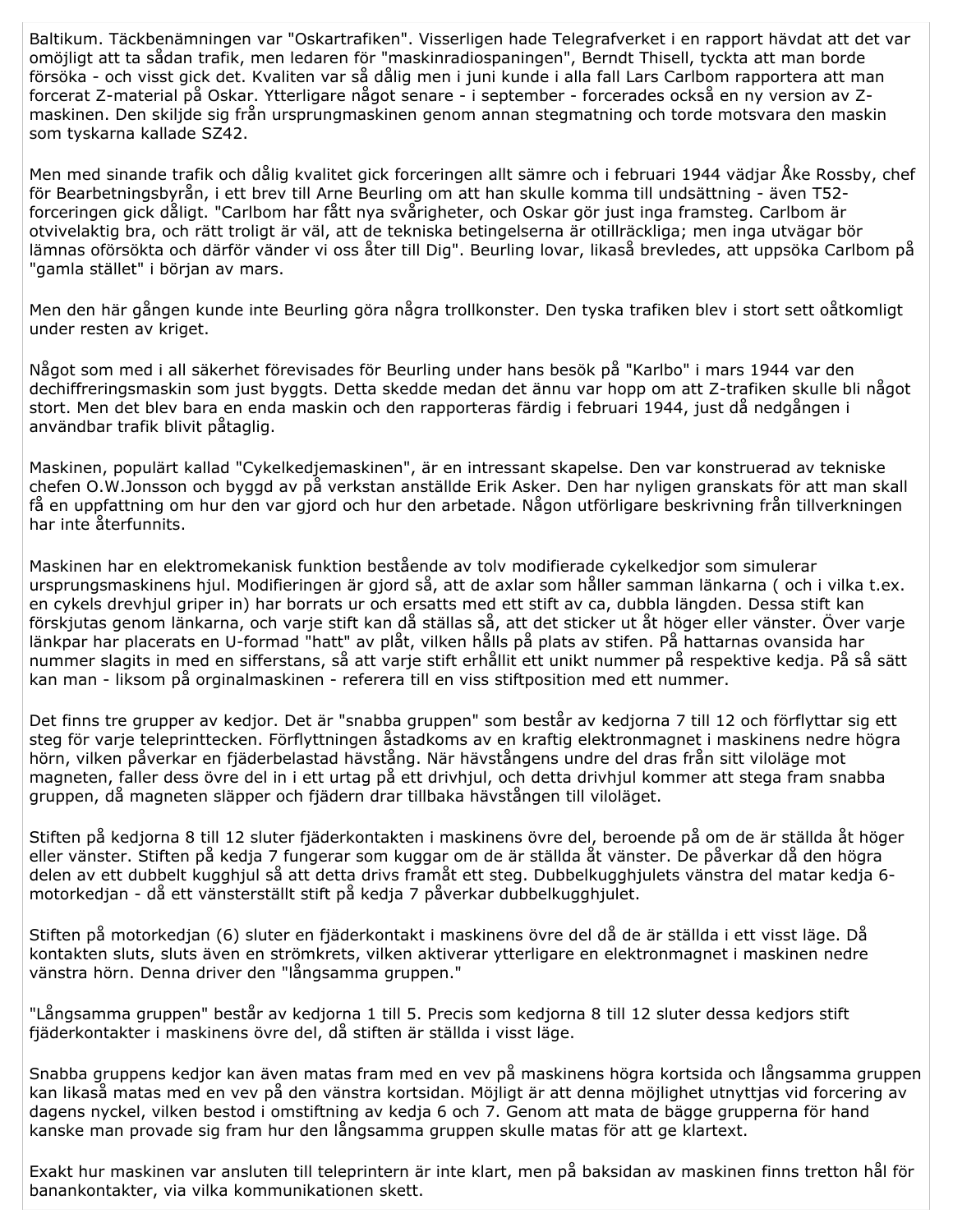Misstanken om att maskinen måste ha bullrat avsevärt bekräftas av att hela maskineriet är inneslutet i en filtklädd låda.

## Engelsmännen

Engelsmännen i Bletchley Park var andra världskrigets mästare på kryptoforcering. De lade också ned stora resurser på området. De teleprinterkrypton som nämnts i det föregående fick det gemensamma täcknamnet "Fish". T52-trafiken kallades "Sturgeon" och SZ40/42-trafiken kallades "Tunny". Båda systemen knäcktes 1942 men engelsmännen prioriterade "Tunny", som innehöll den för dem viktigaste trafiken. Lorenz SZ40/42 var väl också något lättare att forcera än Siemens & Halskes T52.

För att klara den löpande forceringen av Tunnymaterialet byggde de specialmaskiner, betydligt mer avancerade än den svenska cykelkedjemaskinen. De byggde först den maskin som kallades "Heath Robinson" efter den engelske skämttecknare som specialiserat sig på att rita fantastiska maskiner. (Man kan nog kalla den svenska cykelkedjemaskinen för en äkta "Heath Robinson". Därefter byggdes den berömda maskin som kallades "Colossus" och som ansetts vara en dator före datorernas tillkomst. Båda maskinerna byggde på teorier från matematikgeniet Alan Turing. Colossus kunde för vaje nyckelinställning genom en statistisk beräkning fastställa de 12 hiulens startpositioner.

Att maskinen kunde angripas statistiskt var man på det klara med även i Sverige. Lars Carlbom utarbetade en metod, genom vilken man kunde bestämma hjulen med utgångspunkt från en framforcerad överlagringsserie på mer än 400 positioner. Av skäl som nämnts i det föregående kom dock aldrig någon mera löpande forcering igång, än mindre fanns resurser att bygga en svensk Colossus.



\* Z-maskinen hade 12 hjul med stift som kunde ställas in i passivt eller aktivt läge. Hjulen 7 till 12 matades regelbundet ett steg för varje sänt tecken. Hjulet 7 påverkade matningen av hjul 6; ett aktivt stift pŒ hjul t gjorde att hjul 6 gick fram ett steg samtidigt med hjul 7 (och med hjulen 8 till 12) medan ett passivt stift gjorde att hjul 6 stod stilla. På samma sätt matades hjulet 6 alla hjulen 1 till 5. Verkan av hjulen 1 till 5 adderades parvis, modulo 2, med verkan av hjulen 8 till 12 och resultatet bildade överlagringsserien.